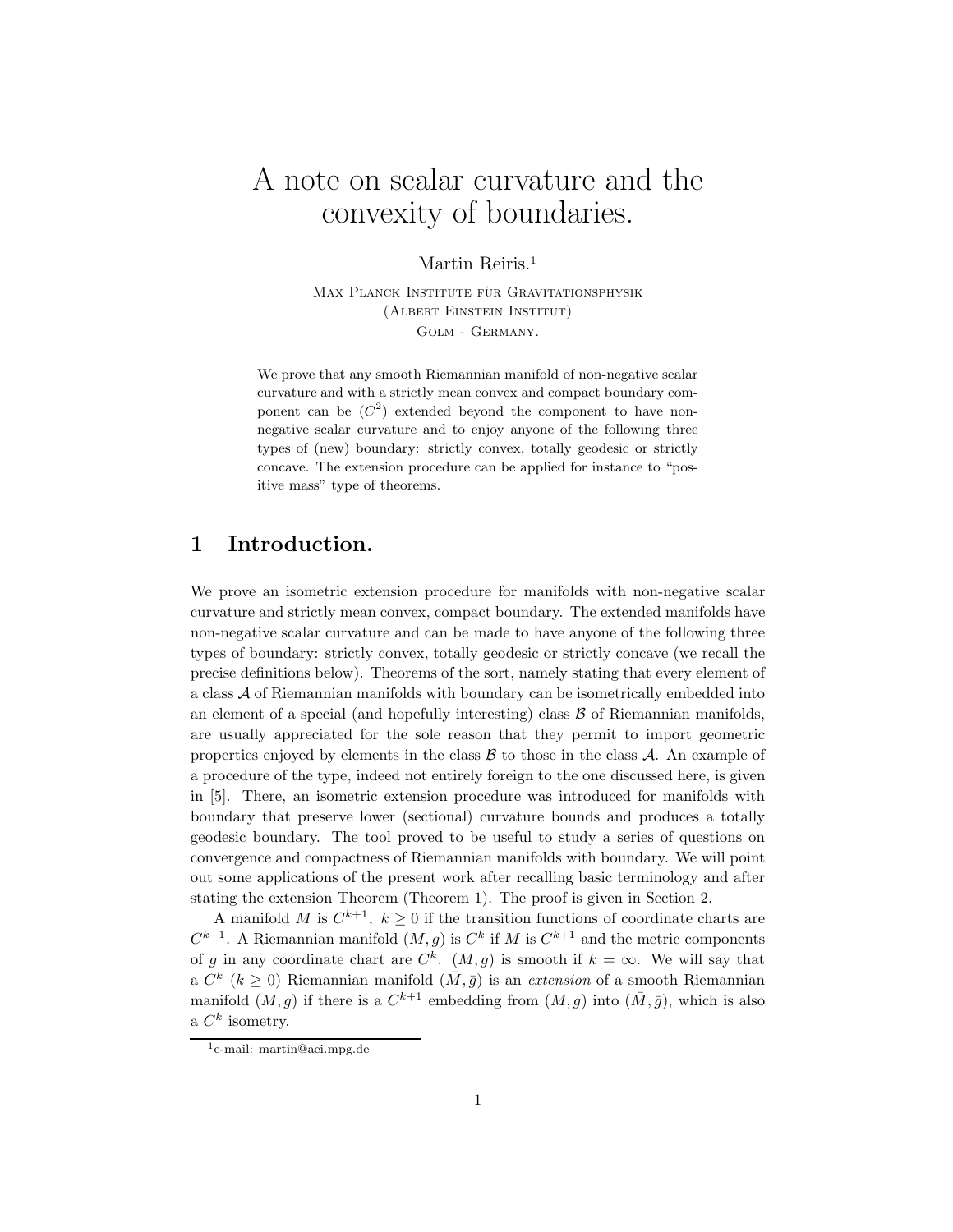Let  $(M,g)$  be a smooth Riemannian manifold. We will denote compact boundary components of M by  $\partial^c M$ . Let  $\Omega \subset M$  be a region with smooth boundary  $\partial \Omega$ . Denote by h the metric on  $\partial\Omega$  inherited from g, by  $\Theta$  the second fundamental form of  $\partial\Omega$  with respect to the outgoing normal<sup>2</sup> and by  $\theta = tr_h \Theta$  the mean curvature  $(tr_h$  is the trace with respect to h). Under this notation recall that  $\partial^c M$  is strictly mean-convex (resp. mean-concave) if  $\theta > 0$  (resp.  $\lt 0$ ) and is strictly convex (resp. strictly concave) if  $\Theta > 0$  (resp.  $\lt 0$ ) (as a symmetric two-form, i.e.  $\Theta(v, v) > 0$  (resp.  $\lt 0$ ) for any  $v \neq 0$ ).  $\partial^c M$  is totally geodesic if  $\Theta = 0$ .

**Theorem 1** (The extension Theorem). Let  $(M, g)$  be a smooth Riemannian manifold  $(n = dim(M) \geq 3)$  of non-negative scalar curvature and with a strictly mean convex and compact boundary component  $\partial^c M$ . Then, there are extensions beyond  $\partial^c M$ to  $C^2$  manifolds  $(\bar{M}, \bar{g})$ , of non-negative scalar curvature R and enjoying any of the following three types of boundaries: strictly convex, totally geodesic or strictly concave. Moreover, in any of the extensions,  $M \setminus \varphi(Int(M))$  is diffeomorphic to  $\partial^c M \times [0,1].$ 

In simple terms, the manifold  $(M, q)$  can be extended to a "collar" around  $\partial^c M$  to have non-negative scalar curvature and a new boundary component, replacing  $\partial^c M$ , with either strictly convex, totally geodesic or strictly concave boundary (as wished). As a matter of fact the manifolds  $\overline{M}$  will be  $C^{\infty}$ , but  $\overline{q}$  just  $C^2$ .

**Remark 1** As a byproduct of the construction,  $(M, g)$  can be extended beyond  $\partial^c M$ by adding a collar, in such a way that the new boundary component  $\partial^c\overline{M}$  has second fundamental form  $\overline{\Theta}$  enjoying the lower bound

$$
\bar{\Theta} > \frac{\theta_0}{2(n-1)}\bar{h}
$$

where  $\theta_0 > 0$  is a lower bound for the mean curvature of  $\partial^c M$  and h is the metric on  $\partial^c \bar{M}$  induced from  $\bar{g}$ . Moreover the distance from  $\partial^c \bar{M}$  to  $\partial^c M$  can be made as small as wished still preserving (1).

The manifold  $M = [0, 1] \times T^2 (T^2 = S^1 \times S^1)$  with the flat metric  $g = dx^2 + d\theta_1^2 + d\theta_2^2$  $(\theta_1$  and  $\theta_2$  are the angular coordinates of the  $S^1$  factors), cannot be extended beyond its boundary to have strictly convex boundary and non-negative scalar curvature. This shows that the hypothesis of strict convexity of the boundary component of M cannot be removed.

A simple example of a manifold M with  $R \geq 0$ , strictly mean convex boundary which is neither convex, totally geodesic or concave, together with extensions  $\bar{M}_i$ ,  $i =$ 1, 2, 3 with strictly convex, totally geodesic or strictly concave boundary (respectively to  $i = 1, 2, 3$  is given in the following. Consider the unit two-sphere  $S^2$  in polar coordinates (from a point)  $\{r, \varphi\}$  and the manifold  $S^1$  with coordinate  $\{\theta\}$ . Then, on  $S^2 \times S^1$  consider the metric  $g = dr^2 + \sin^2 r d\varphi^2 + (1 + \epsilon \cos 4r)^2 d\theta^2$ . If  $\epsilon > 0$  is small enough g has positive scalar curvature. The manifold  $M = \{(r, \varphi, \theta)/0 \le r \le \pi/6\}$ 

<sup>&</sup>lt;sup>2</sup>If  $\varsigma$  is the outgoing unit normal then for any two vectors  $v_1$  and  $v_2$  in  $T_q\partial\Omega$  ( $q\in\partial\Omega$ ) we have  $\Theta(v_1, v_2) = \langle \nabla_{v_1} \zeta, v_2 \rangle.$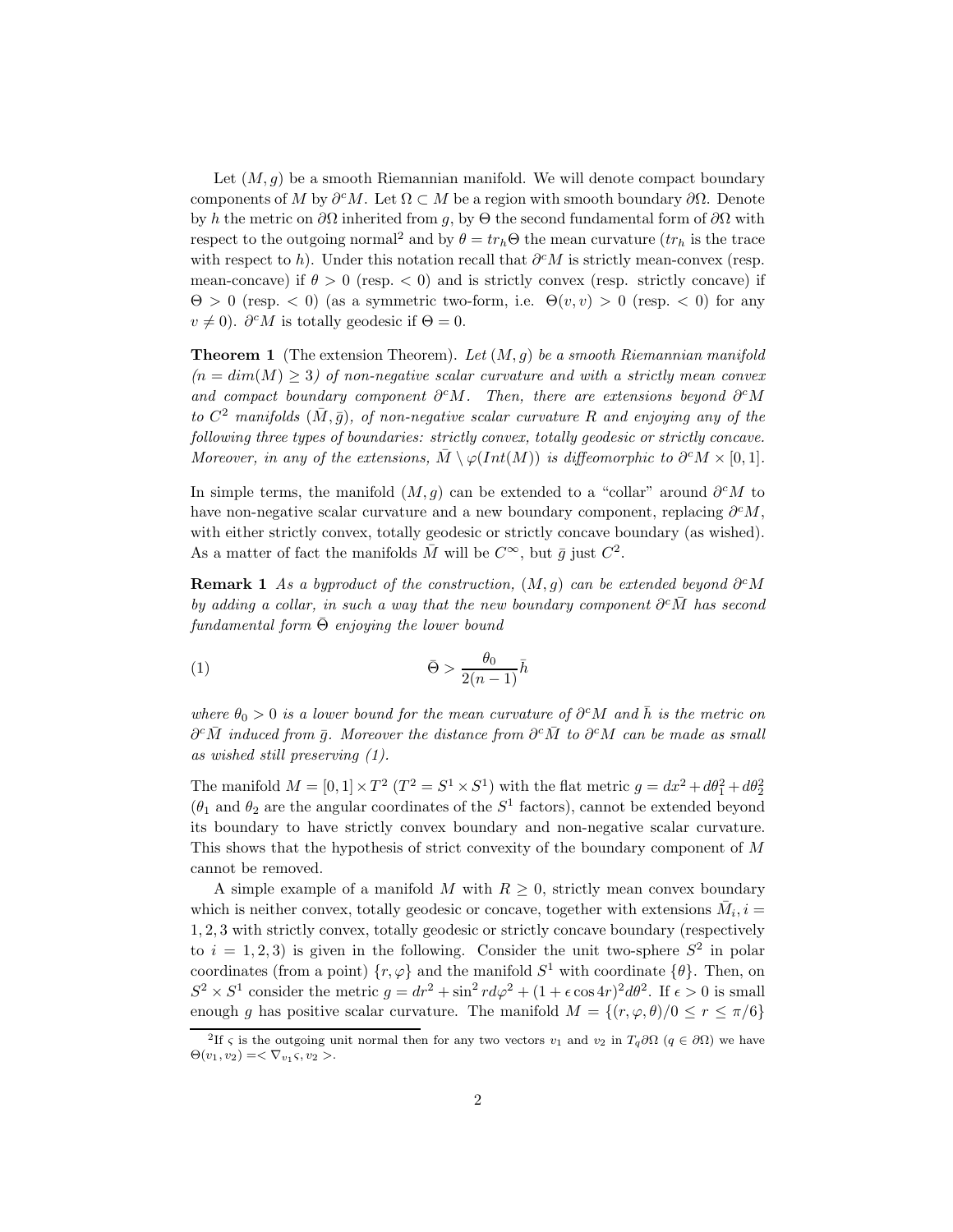endowed with g has (if  $\epsilon$  is small enough) mean convex boundary but not strictly convex boundary. The manifolds  $M_i = \{(r, \varphi, \theta)/0 \leq r \leq r_i\}$   $(i = 1, 2, 3)$  with  $r_1 = \pi/3$ ,  $r_2 = \pi/2$  and  $r_3 = 2\pi/3$ , and endowed with g are extensions with strictly convex, totally geodesic and strictly concave boundary respectively.

There are a number of deformation techniques that one can find in the literature [2], [4] related to "positive mass" type of theorems which share some elements with the extension theorem developed here but seem to be of a different nature. As in these works one can apply also the extension Theorem 1 to obtain "positive mass" type of theorems. To illustrate this we show here how the (Riemannian) positive mass theorem for asymptotically flat manifolds with non-negative scalar curvature and with strictly mean convex compact boundaries (see [3] and references therein) can be easily reduced to the standard positive mass theorem for boundary-less asymptotically flat manifold. Consider  $(M, g)$  a smooth manifold of non-negative scalar curvature, asymptotically flat ends, and strictly mean convex (in the outward direction) boundary with possibly many connected components. Theorem 1 allows to extend  $(M, g)$ to a manifold  $(M, \bar{g})$  with totally geodesic boundary and non-negative scalar curvature. The manifold  $(\bar{M}, \bar{g})$  can then be "doubled" along its boundary to obtain a boundary-less, asymptotically flat  $C^2$  manifold (the regularity  $C^2$  is seen easily from the construction of  $\bar{M}$ )  $(\bar{M}, \bar{\bar{g}})$  of non-negative scalar curvature. If  $(\bar{M}, \bar{\bar{g}})$  is known to have positive mass at any one of its ends (for instance if  $\overline{M}$  is spin) then, obviously,  $(M, q)$  will also have positive mass at any one of its ends. Further applications will be discussed elsewhere.

## 2 Proof of the main result.

From now on we will assume, without loss of generality and to simplify notation, that  $(M, q)$  is a smooth Riemannian manifold and that  $\partial M$  has only one connected component and is compact. Therefore we will write  $\partial M$  instead of  $\partial^c M$ .

Below we will describe a simple and concrete setup to prove Theorem 1. We collect it in the statement of Lemma 1 from which Theorem 1 directly follows. A proof of the Lemma is given afterwards.

Consider the tubular neighborhoods  $T(\partial M, \Gamma)$  of  $\partial M$ 

$$
T(\partial M, \Gamma) := \{ p \in M / dist(p, \partial M) \le \Gamma \}
$$

If  $\Gamma^- > 0$  is small enough, then for any point  $p \in T(\partial M, \Gamma^-)$  there is a unique point  $q(p) \in \partial M$  such that  $dist(p, \partial M) = dist(p, q(p))$  and, moreover, the map  $\psi$ :  $T(\partial M,\Gamma^-) \rightarrow [-\Gamma^-,0] \times \partial M$  given by  $\psi(p) = (-dist(p,\partial M), q(p))$  is a smooth diffeomorphism. Denote by  $s(p) = -dist(p, \partial M)$  the coordinate on  $[-\Gamma^-, 0]$ . Also denote by  $\bar{h}(s)$  the metric induced from  $\psi_*g$  into  $\{s\} \times \partial M$ . Note, of course, that  $\{s\} \times \partial M$  is canonically diffeomorphic to  $\partial M$  and also note that for this reason  $h(s)$ ,  $s \in [-\Gamma^-, 0]$  can be thought (as we will do) as a smooth path of metrics over  $\partial M$ . Abusing slightly notation we will write  $g = ds^2 + \bar{h}$  (this is justified because (of course)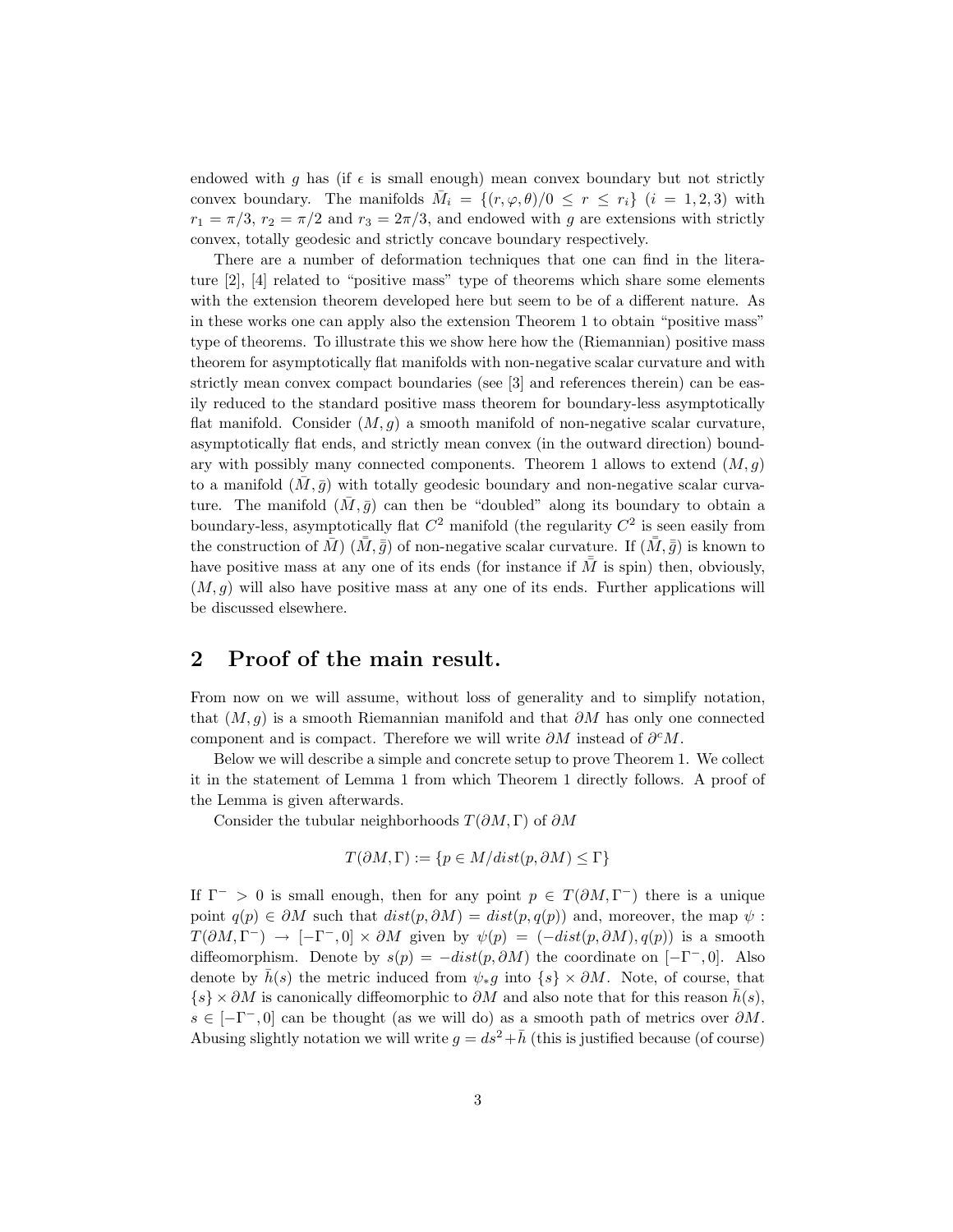$(g - ds^2)|_{(s,q)}(v_1 + a_1\partial_s, v_2 + a_2\partial_s) = \bar{h}(s)|_q(v_1, v_2)$  for any  $q \in \partial M$ ,  $v_1, v_2$  in  $T_q\partial M$ and real numbers  $a_1, a_2$ ). Finally, we will use the notation

(2) 
$$
h_0 := \bar{h}\Big|_{s=0}, \ h'_0 := \frac{\partial}{\partial s} \bar{h}\Big|_{s=0^-}, \ h''_0 := \frac{\partial^2}{\partial s^2} \bar{h}\Big|_{s=0^-}
$$

for  $\bar{h}(s)$  and its first and second normal (one sided) derivatives at  $s = 0$ .

Now, if we can extend the path  $\bar{h}(s)$ , which is so far defined in the interval  $[-\Gamma^-, 0]$ , to a path of metrics, (also denoted by)  $\bar{h}(s)$ , on the interval  $[\Gamma^-, \Gamma^+]$ ,  $\Gamma^+ > 0$ , in such a way that when we consider  $\bar{h}(s)$  restricted only to  $[0, \Gamma^+]$ , it is a  $C^2$  path of metrics satisfying:

I. the Riemannian metric  $ds^2 + \bar{h}$  (over  $[0, \Gamma^+] \times \partial M$ ) has non-negative scalar curvature,

II. 
$$
h_0 = \bar{h} \Big|_{s=0}
$$
,  $h'_0 = \frac{\partial}{\partial s} \bar{h} \Big|_{s=0^+}$ ,  $h''_0 = \frac{\partial^2}{\partial s^2} \bar{h} \Big|_{s=0^+}$ ,  
III.  $\frac{\partial}{\partial s} \bar{h} \Big|_{s=\Gamma^+} > 0$  (resp.  $= 0, < 0$ ),

then, the metric  $\bar{g} = ds^2 + \bar{h}$ , over  $[-\Gamma^-, \Gamma^+] \times \partial M$ , will be  $C^2$ , will have non-negative scalar curvature, and moreover, as

$$
\Theta\Bigg|_{s=\Gamma^+}=\frac{1}{2}\frac{\partial}{\partial s}\bar h\Bigg|_{s=\Gamma^+}
$$

then (from III) the boundary component  $\{\Gamma^+\}\times\partial M$  will be strictly convex (resp. totally geodesic or strictly concave). In such case the Riemannian manifold

$$
(M,g)\cup_{\psi}([-{\Gamma}^-, {\Gamma}^+]\times\partial M,\bar{g})
$$

where  $\cup_{\psi}$  identifies, via  $\psi$ , the region  $T(\partial M, \Gamma^{-})$  on M with the region  $[-\Gamma^{-}, 0] \times \partial M$ on  $[-\Gamma^-, \Gamma^+] \times \partial M$ , would be the desired extension claimed in the Theorem 1. It follows that Theorem 1 is a direct consequence of the following Lemma.

**Lemma 1** Let  $(M, g)$  be a smooth Riemannian manifold of non-negative scalar curvature and mean convex, compact and connected boundary. Let  $h_0, h'_0, h''_0$  be as in (2). Then there is a  $C^2$  path of metrics  $\bar{h}(s), s \in [0, \Gamma^+]$ , for some  $\Gamma^+ > 0$ , over  $\partial M$  and satisfying I-II-III.

*Proof:* We will concentrate to obtain an extension  $(\overline{M}, \overline{g})$  with strictly convex boundary (case  $> 0$  in III) and we will indicate at the end how to obtain the other two possibilities.

We will use  $h_0$  as a background metric to estimate expressions derived from symmetric two-tensors. In particular we will use the following (usual) inner product. Let U be a symmetric two-tensor field on  $\partial M$ . Given  $q \in \partial M$  let  $\{e_i(q)\}\$ be any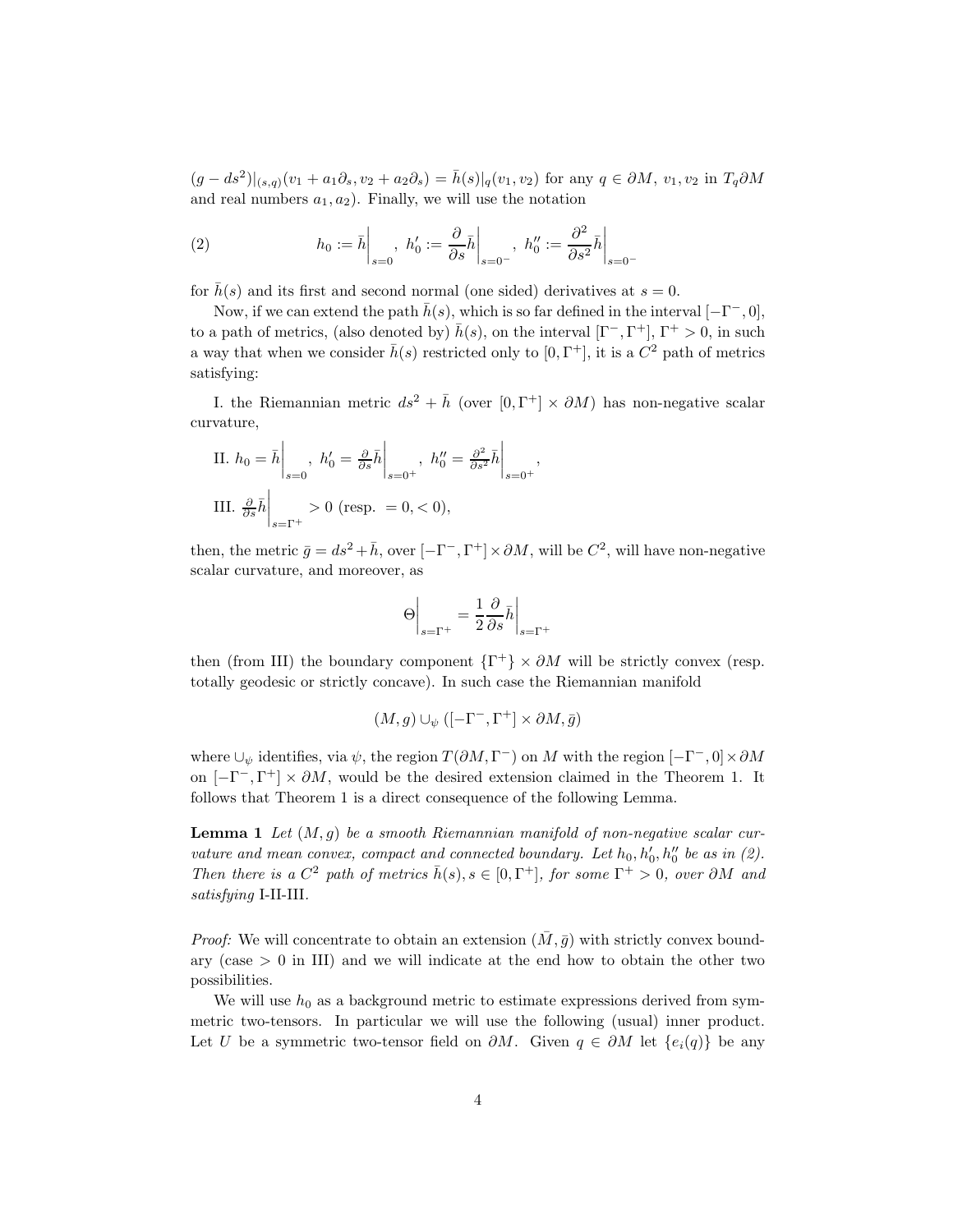$h_0$ -orthonormal basis of tangent vectors. Let  $U_{ij} := U(e_i, e_j)$ . Then  $\langle U, V \rangle = 0$  $\sum_{i,j} U_{ij} V_{ij}$ , is a pointwise ( $\{e_i\}$ -invariant) inner product on symmetric two-tensor fields. Write  $|U|^2_0(q) = \langle U(q), U(q) \rangle_0$ . For any U and tangent vectors  $v, w$  (at the same point q) we have  $|U(v, w)| \leq |U|_0|v|_0|w|_0$  where  $|v|_0$  ( $|w|_0$ ) denotes the  $h_0$ -norm of v (w). For any Riemannian metric h on  $\partial M$  let  $tr_h U$  denote the trace of U with respect to h. We have  $tr_h U = U_{ij} h^{ij}$  where  $h^{ij}$  is the inverse matrix to  $h_{ij}$ . Defining  $h^{-1}$  by  $h_{ij}^{-1} = h^{ij}$  we have  $tr_h U = \langle U, h^{-1} \rangle$ . Also we will denote by  $|U|_h$  the (pointwise) norm of  $U$  but with respect to  $h$ .

It will be more convenient to define  $\bar{h}(s)$  in terms of a  $C^2$  path of metrics  $h(t)$ , where s and t are related by  $ds = \alpha(t)dt$ , and where  $\alpha(t)$  is a positive  $C^1$  function of t, required to satisfy  $\alpha(0) = 1$  and  $(d\alpha/dt)(0) = 0$  (these two conditions are important) that will be chosen conveniently later. In other words given  $h(t)$  and  $\alpha(t)$  define  $\bar{h}(s)$ by  $\bar{h}(s) := h(t(s))$ , where  $t(s)$  would be found by inverting  $s(t) = \int_0^t \alpha(\bar{t}) d\bar{t}$  (but we won't need to do so). Thus

$$
(3) \t\t ds^2 + \bar{h} = \alpha^2 dt^2 + h,
$$

Note that  $s(t)$  is a  $C^2$  function of t (and  $t(s)$  a  $C^2$  function of s) if  $\alpha(t)$  is  $C^1$  and therefore  $ds^2 + \bar{h}(s) = ds^2 + h(t(s))$  is  $C^2$  (over any chart  $(s, x_1, \ldots, x_{n-1})$  with  $(x_1,...,x_{n-1})$  a chart on  $\partial M$ ,  $n = \dim(M)$ ). The remark is important as at the end the function  $\alpha(t)$  we will be  $C^1$  but not  $C^2$ .

The idea now is to define  $h(t)$  independently of  $\alpha(t)$  to satisfy automatically the following two conditions:

II'. 
$$
h_0 = h \Big|_{t=0}
$$
,  $h'_0 = \frac{\partial}{\partial t} h \Big|_{t=0^+}$ ,  $h''_0 = \frac{\partial^2}{\partial t^2} h \Big|_{t=0^+}$ ,  
III'.  $\frac{\partial}{\partial t} h \Big|_{t=t^+} > 0$  (= 0, < 0),

and then note that if II' and III' hold so do II and III (for  $\bar{h}(s)$ ) independently of the function  $\alpha(t)$  defining  $t(s)$ . Then for the given  $h(t)$ , find a function  $\alpha(t)$  to satisfy I. In this form  $\bar{h}(s)$  will satisfy I, II and III. As a matter of fact  $h(t)$  and  $\alpha(t)$  will be given at the end explicitly in terms of  $h_0, h'_0, h''_0$  and some constants defined out of them. More precisely  $h(t)$  will be defined in (4) and  $\alpha(t)$  will be defined as (14) (for some value of a explained later) over an interval  $[0, t<sup>I</sup>]$  and as (17) (for some value of b explained later) over  $[t<sup>I</sup>, t<sup>+</sup>]$ .

Derivatives with respect to  $s$  will be denoted with a tilde  $(')$  and with respect to  $t$  with a dot ( $\theta$ ).

We define  $h(t)$  by

(4) 
$$
h(t) = h_0 + \frac{(tr_{h_0}h'_0)t}{n-1}h_0 + F(t)\hat{h'_0} + G(t)h''_0
$$

where the hat  $\hat{h}'_0$  denotes the traceless part of  $h'_0$  (with respect to  $h_0$ ) and  $F(t)$ and  $G(t)$  are two  $C^2$  functions dependent on a parameter  $\delta > 0$  (fixed later) which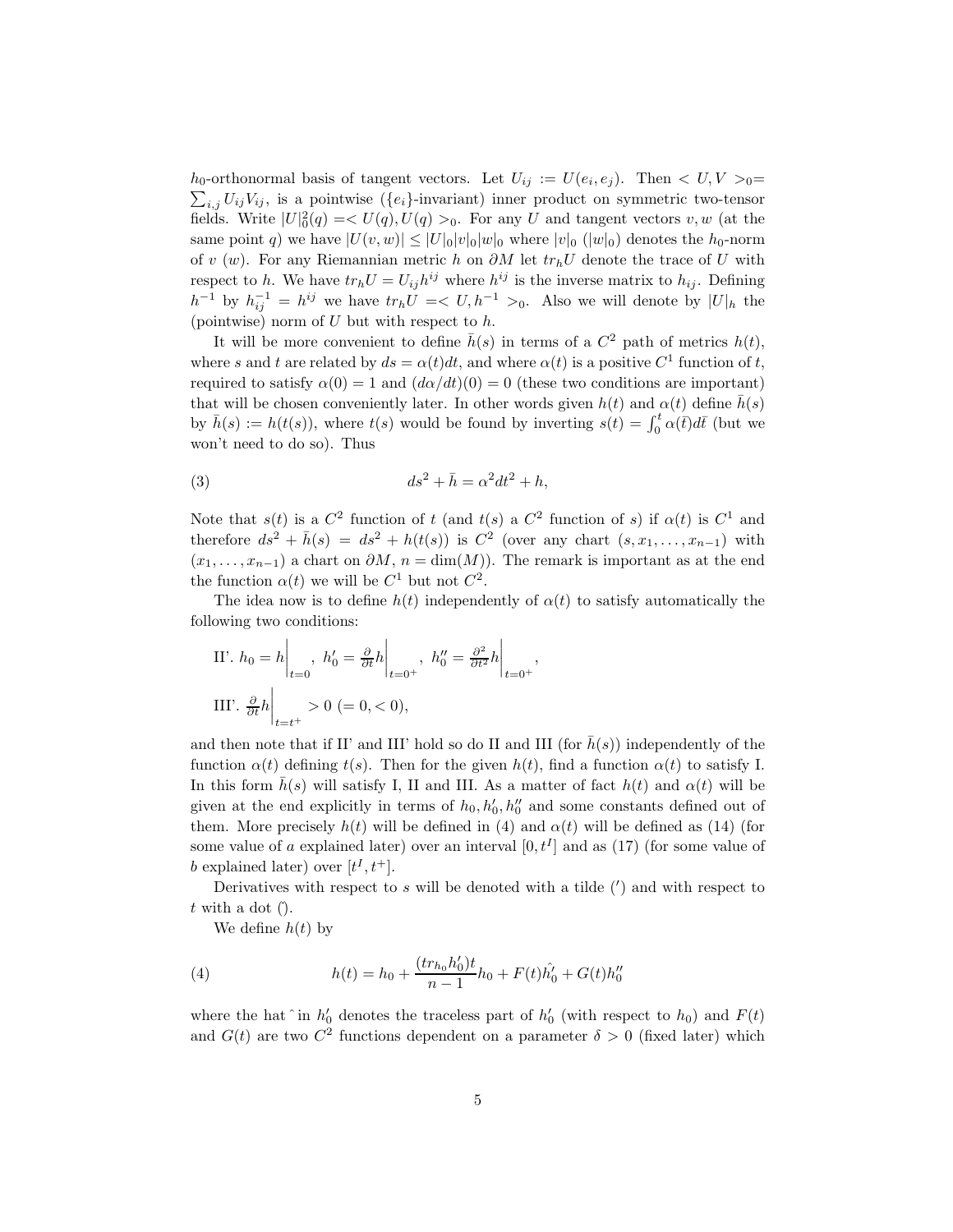are precisely described in what follows. The function  $F(t)$  is defined to be  $C<sup>2</sup>$ , to have  $F(0) = 0, F(0) = 1$  and with second derivative given by

(5) 
$$
\ddot{F}(t) = \begin{cases} 0 & \text{if } t \in [0, \frac{\delta}{4}] \cup [\frac{7\delta}{4}, \infty), \\ -\frac{2}{\delta^2}(t - \frac{\delta}{4}) & \text{if } t \in [\frac{\delta}{4}, \frac{3\delta}{4}], \\ -\frac{1}{\delta} & \text{if } t \in [\frac{3\delta}{4}, \frac{5\delta}{4}], \\ -\frac{1}{\delta} + \frac{2}{\delta^2}(t - \frac{5\delta}{4}) & \text{if } t \in [\frac{5\delta}{4}, \frac{7\delta}{4}] \end{cases}
$$

The explicit form of  $F(t)$  can be found by integrating (5) twice, but it is of no importance here. The function  $G(t)$  is defined to be  $C^2$ , to have  $G(0) = 0$ ,  $\dot{G}(0) = 0$  and with second derivative given by

(6) 
$$
\ddot{G}(t) = \begin{cases} 1 & \text{if } t \in [0, \frac{\delta}{4}], \\ 1 - \frac{2}{\delta}(t - \frac{\delta}{4}) & \text{if } t \in [\frac{\delta}{4}, \frac{5\delta}{4}], \\ -1 + \frac{2}{\delta}(t - \frac{5\delta}{4}) & \text{if } t \in [\frac{5\delta}{4}, \frac{7\delta}{4}], \\ 0 & \text{if } t \in [\frac{7\delta}{4}, \infty) \end{cases}
$$

Again, the explicit form of  $G(t)$  can be found by integrating twice (6) but it is of no importance here. A sketch of  $F(t)$  and  $G(t)$  can be seen in Figure 1. Most of what quantitatively matters to us are the following simple global bounds (for all  $t$ )

$$
|F| \leq \delta, \ |\dot{F}| \leq 1, \ |\ddot{F}| \leq \frac{1}{\delta},
$$
  

$$
|G| \leq \delta^2, \ |\dot{G}| \leq \delta, \ |\ddot{G}| \leq 1
$$

along with the explicit expressions (which can be easily deduced)

$$
F(t) = t, \quad \dot{F}(t) = 1, \quad \ddot{F}(t) = 0,
$$
  

$$
G(t) = \frac{t^2}{2}, \quad \dot{G}(t) = t, \quad \ddot{G}(t) = 1
$$

for t in  $[0, \frac{\delta}{4}]$ , and

$$
F(t) = \delta, \ \dot{F}(t) = 0, \ \ddot{F}(t) = 0,
$$
  

$$
G(t) = \frac{1}{2} \frac{47}{48} \delta^2, \ \dot{G}(t) = 0, \ \ddot{G}(t) = 0
$$

for t in  $\left[\frac{7\delta}{4}, \infty\right)$ .

Observe that  $h_0 + U$ , with U a symmetric two-tensor field, is point-wise positive definite, namely a Riemannian metric, as long as (pointwise)  $|U|_0 \leq 1/2$  (if  $|v|_0 = 1$ then  $h_0(v, v) + U(v, v) \ge 1 - |U|_0 \ge 1/2 > 0$ . Therefore from (4), the bounds  $|F| \le \delta$ and  $|G| \leq \delta^2$ , and the mean convexity hypothesis  $2\theta_0 = tr_{h_0} h'_0 > 0$ , we obtain that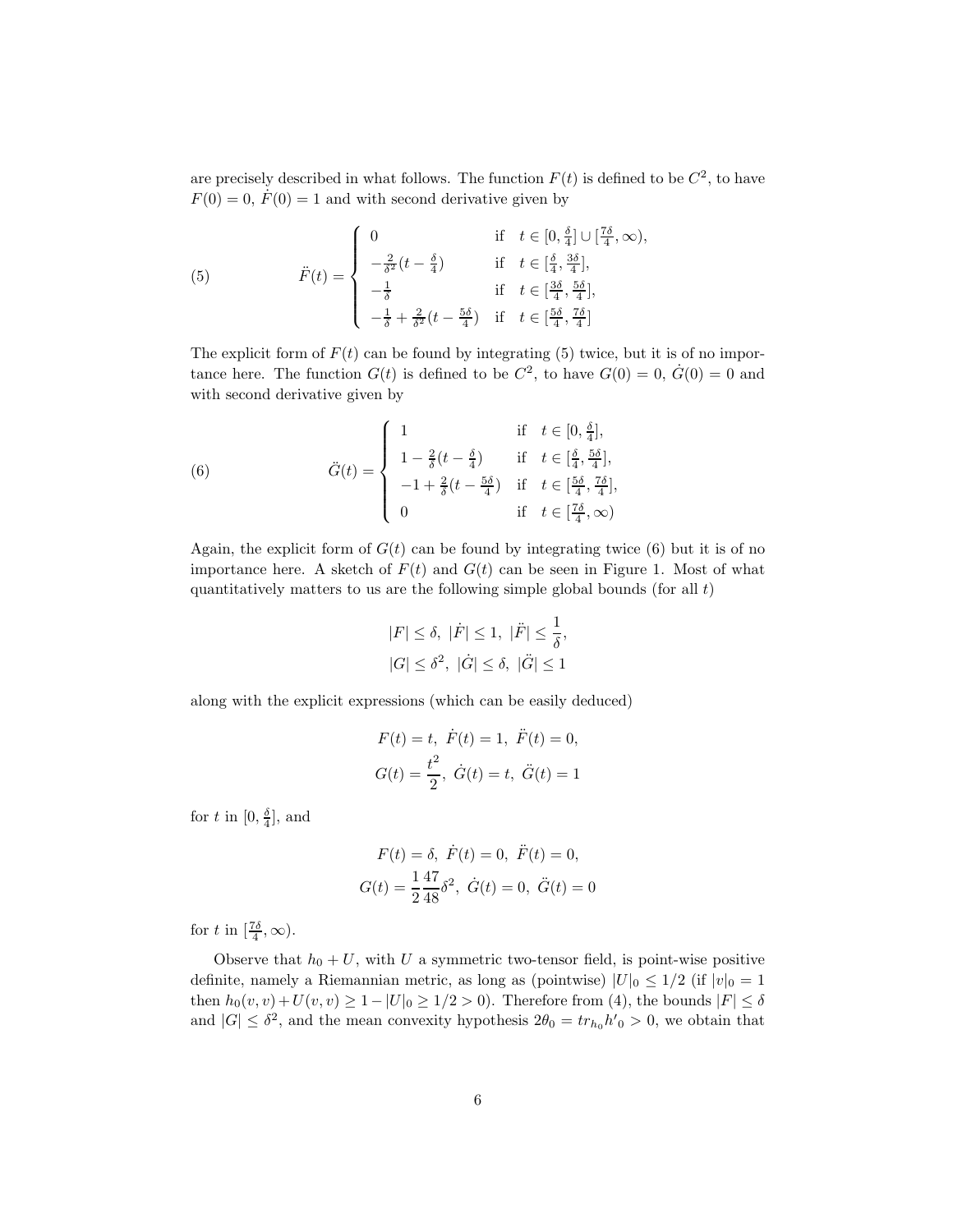

Figure 1: Sketches of F and G and their first and second derivatives.

h(t), for all  $t \geq 0$ , will be a  $C^2$  path of metrics provided  $\delta \leq \delta_0$  with  $\delta_0$  such that

$$
\delta_0 |\hat{h}'_0|_0 + \delta_0^2 |h''_0|_0 \le \frac{1}{2}, \text{ (pointwise)}
$$

From now on we will assume  $\delta_0$  was fixed and that  $\delta \leq \delta_0 \leq 1$ . On the other hand, as  $\dot{F}(t) = 0$  and  $\dot{G}(t) = 0$  for  $t \ge 7\delta/4$ , then, for  $t \ge 7\delta/4$  we have

$$
\dot{h}(t) = \frac{tr_{h_0}h'_0}{n-1}h_0
$$

Therefore, the second fundamental forms  $\Theta$  of the slices  $\{t\} \times \partial M$ , for any  $t \geq 7\delta/4$ , which are given by  $\Theta = \dot{h}/2\alpha$ , are positive definite regardless of the (positive) values of  $\alpha(t)$ . Summarizing: we define  $h(t)$  by (4) which with  $t^+ \geq 7\delta/4$  satisfies II' and III' automatically. Lemma 1 will be thus proved as long as we can chose  $\delta$  ( $\delta \leq \delta_0$ ) and find  $\alpha(t)$  defined at least over an interval  $[0, t^+]$ , with  $t^+ \geq 7\delta/4$ , for which the metric  $\alpha^2 dt^2 + h$  has non-negative scalar curvature R, namely I holds. We pass now to explain how to find such  $\delta$  and  $\alpha(t)$ .

First we observe that the scalar curvature R of (3) over every slice  $\{t\} \times \partial M$  can be written as

(7) 
$$
\alpha^2 R = \frac{\dot{\alpha}}{\alpha} (tr_h \dot{h}) - (tr_h \ddot{h}) + \frac{3}{4} |\dot{h}|_h^2 - \frac{1}{4} (tr_h \dot{h})^2 + \alpha^2 \mathcal{R}
$$

where R is the scalar curvature of  $h(t)$  as a metric over  $\{t\} \times \partial M$  (~  $\partial M$ ). To see this, derivate  $2\alpha\theta = tr_h \dot{h} = \dot{h}_{ij}h^{ij}$  with respect to t and then use the expressions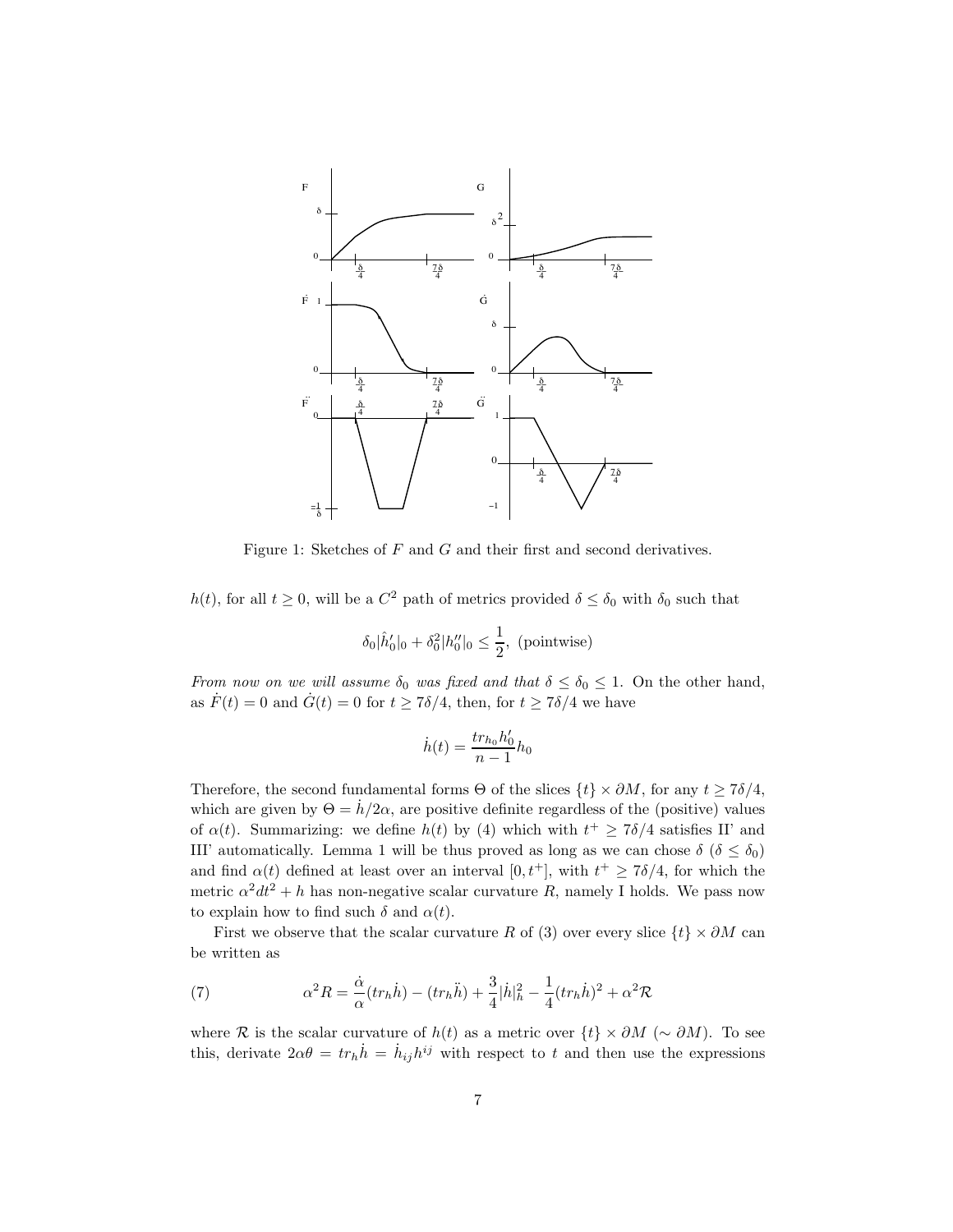(valid in any dimension greater or equal than  $3)^3$ 

$$
(h^{ij}) = -(h_{lm})h^{li}h^{mj},
$$

$$
\dot{\theta} = -\alpha(|\Theta|^2_h + Ric(n, n)),
$$

$$
Ric(n, n) + |\Theta|^2_h = \frac{1}{2}(R + |\Theta|^2_h + \theta^2 - \mathcal{R}),
$$

$$
|\Theta|^2_h = \frac{|\dot{h}|^2_h}{4\alpha^2}
$$

Now, R will be non-negative on a domain  $[0, t^+] \times \partial M$  if for every  $t \in [0, t^+]$  the right hand side of (7), as a function on  $\partial M$ , is non-negative. We will think this condition on the non-negativity of the right hand side of (7) as a condition on  $\alpha(t)$ . The function  $\alpha(t)$  that will satisfy this condition will be defined separately as a function (that we call)  $\alpha_1$  on the interval  $[0, t^I]$  and as a function (that we call)  $\alpha_2$  on  $[t^I, t^+]$  that will be seen to match  $C^1$  at  $t = t^I$  ( $t^I$  accounts for "intermediate" time). Let us give a glimpse of what will come to better orient the reading. First, as can be seen from the expressions (17) and (14), the functions  $\alpha_1$  and  $\alpha_2$  will depend (after  $\delta, c_1, c_2, c_3$ have been fixed, see later) on parameters  $a$  and  $b$  respectively. Moreover it will be that if  $a \ge a_0 \ge 4/\delta$  and  $0 < b < \delta/4$  the expression (7) with  $\alpha = \alpha_1$  or  $\alpha = \alpha_2$ will be non-negative for t on the intervals  $[1, 1/a]$  and  $[b, \Gamma^+]$  respectively. Now, the required values of a and b to fix  $\alpha_1$  and  $\alpha_2$  and therefore  $\alpha$ , will be such that the graphs of (17) and (14) touch tangentially at a point  $\alpha_1(t^I) = \alpha_2(t^I)$  for some  $t^I$  such that  $b < t<sup>I</sup> < 1/a$ . A representation is given in Figure (2). We will be explaining all this is more in detail in what follows.

At the moment we move to construct  $\alpha_2$  and to justify its properties. We will use the explicit expression (4) that we have for  $h(t)$  to get a suitable lower bound expression for the right hand side of (7) in terms of  $\alpha$ ,  $\delta$  and constants  $\bar{c}_0$ ,  $\bar{c}_1$ ,  $\bar{c}_2$ depending only on  $h_0, h'_0, h''_0$ , and then find  $\alpha_2(t)$ , over a suitable interval  $[b, t^+]$  to make such lower bound (with  $\alpha = \alpha_2$ ) non-negative (zero indeed). The expression for the referred lower bound will be obtained from the following proposition and given explicitly afterwards in (13).

**Proposition 1** There are  $\delta_1 \leq \delta_0$ ,  $t_1 \leq 1$ , and positive numbers  $\bar{c}_0$ ,  $\bar{c}_1$ ,  $\bar{c}_2$  depending on  $(h_0, h'_0, h''_0)$  such that for any  $\delta \leq \delta_1$  and  $0 \leq t \leq t_1$  we have the pointwise bounds (over ∂M)

(8) 
$$
tr_{h} \dot{h} \geq \frac{1}{2} (tr_{h_0} h_0') \geq \bar{c}_0,
$$

(9) 
$$
|tr_{h}\ddot{h} - \frac{3}{4}|\dot{h}|_{h}^{2} + \frac{1}{4}(tr_{h}\dot{h})^{2}| \leq \frac{\bar{c}_{1}}{\delta},
$$

$$
(10) \t\t \mathcal{R}(h) \ge -\bar{c}_2
$$

Proof of the Proposition 1: We show first  $(8)$ . We need a couple of observations.

<sup>&</sup>lt;sup>3</sup>To obtain the first derivate  $h_{ik}h^{kj} = \delta_i^{\ j}$ , the second is the well known Riccati equation and to obtain the third contract twice the Gauss-equation ([1], pg. 38).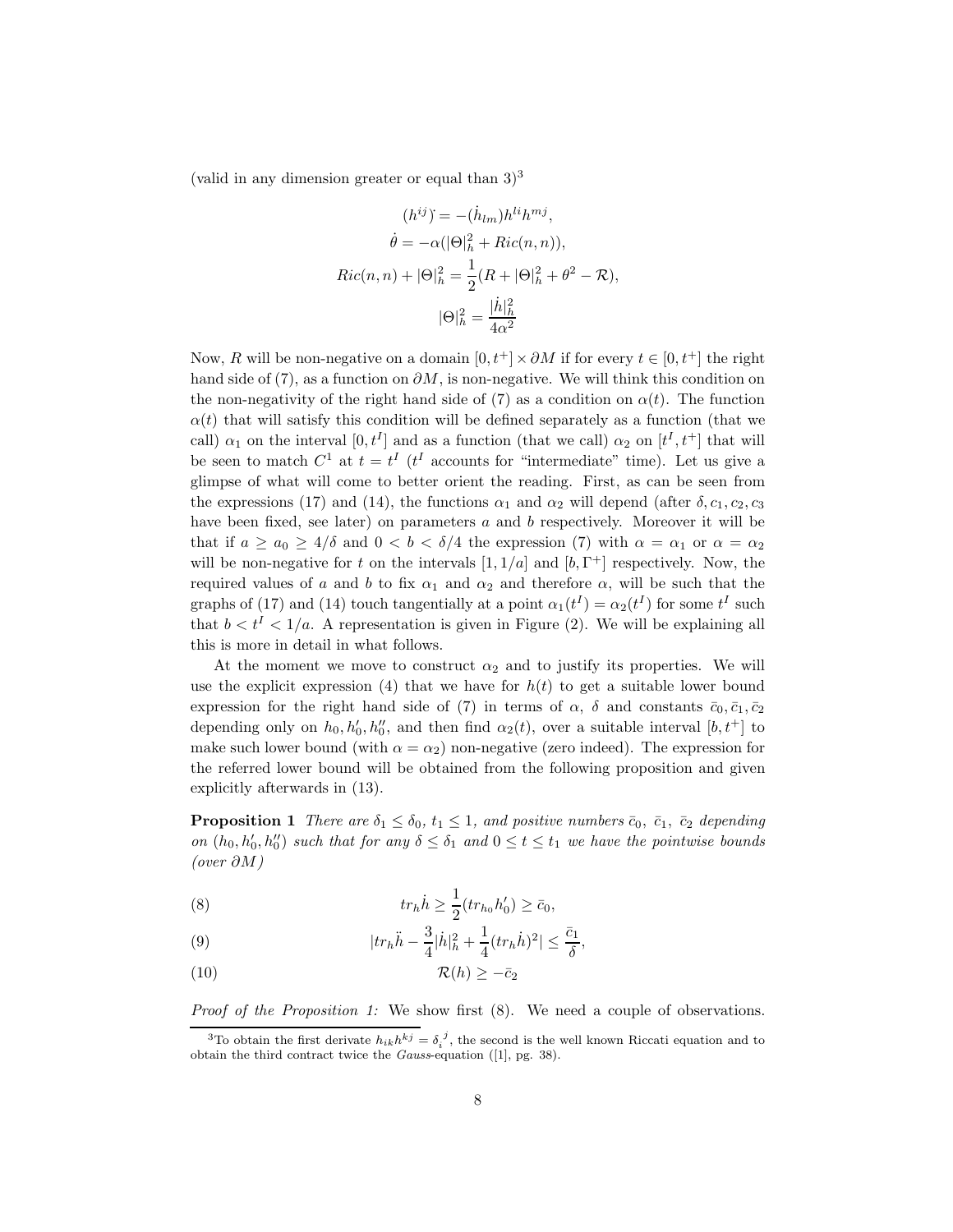First, from the expression (4) and the bounds  $|F| \leq \delta$ ,  $|G| \leq \delta^2$ , we observe that for any  $\epsilon > 0$  there are  $\bar{\delta}_1 \leq \delta_0$  and  $\bar{t}_1 \leq 1$  such that for any  $0 \leq \delta \leq \bar{\delta}_1$  and  $0 \leq t \leq \bar{t}_1$ we have (pointwise)  $|h - h_0|_0 \leq \epsilon$ , (here and below we make of course  $h = h(\delta, t)$ ). Second, it is simple to see that there is  $\epsilon_0$  such that for any  $\epsilon \leq \epsilon_0$ , if  $|h-h_0|_0 \leq \epsilon$  then  $|h^{-1} - h_0|_0 \leq 2\epsilon$ . From this and the general inequalities for symmetric two-tensor fields  ${\cal U}$ 

$$
|tr_{h_0}U| - |h^{-1} - h_0|_0|U|_0 \le |tr_hU| \le |tr_{h_0}U| + |h^{-1} - h_0|_0|U|_0
$$

we deduce that if  $|h - h_0| \leq \epsilon \leq \epsilon_0$  then for any U we have

(11) 
$$
|tr_{h_0}U| - 2\epsilon |U|_0 \le |tr_h U| \le |tr_{h_0}U| + 2\epsilon |U|_0
$$

Combing the two observations we have obtained that for any  $\epsilon \leq \epsilon_0$  there are  $\bar{\delta}_1(\epsilon) \leq \delta_0$ and  $\bar{t}_1(\epsilon) \leq 1$  such that for any  $0 \leq \delta \leq \bar{\delta}_1(\epsilon)$ ,  $0 \leq t \leq \bar{t}_1(\epsilon)$  and symmetric two-tensor field  $U$ , the inequalities  $(11)$  hold.

Now taking the trace of the time derivative of (4) we get

$$
tr_h \dot{h} = \frac{1}{n-1} (tr_{h_0} h_0') (tr_h h_0) + \dot{F} (tr_h \hat{h}_0') + \dot{G} (tr_h h_0'')
$$

Using (11) with  $U = h_0, \hat{h}'_0, h''_0$  we conclude that for any  $\epsilon \leq \epsilon_0$  there are  $\bar{\delta}_1(\epsilon) \leq \delta_0$ and  $\bar{t}_1(\epsilon) \leq 1$  such that for any  $0 \leq \delta \leq \bar{\delta}_1(\epsilon)$ ,  $0 \leq t \leq \bar{t}_1(\epsilon)$  we have

$$
tr_h \dot{h} \ge (tr_{h_0} h_0') - \frac{2\epsilon}{\sqrt{n-1}} (tr_{h_0} h_0') - 2\epsilon |\hat{h}_0'|_0 - \delta |tr_{h_0} h_0''|_0 - 2\epsilon \delta |h_0''|_0
$$

In particular if  $\delta \leq \delta_1 \leq \bar{\delta}_1(\epsilon)$  and  $t \leq t_1 \leq \bar{t}_1(\epsilon)$  then

(12) 
$$
tr_{h} \dot{h} \geq (tr_{h_0} h_0') - \frac{2\epsilon}{\sqrt{n-1}} (tr_{h_0} h_0') - 2\epsilon |\hat{h}_0'|_0 - \delta_1 |tr_{h_0} h_0''|_0 - 2\epsilon \delta_1 |h_0''|_0
$$

Choosing now  $\epsilon (\leq \epsilon_0)$  sufficiently small and then  $\delta_1(\leq \bar{\delta}_1(\epsilon))$  and  $t_1(\leq \bar{t}_1(\epsilon))$  sufficiently small we deduce from (12) that for any  $0 \le \delta \le \delta_1$  and  $0 \le t \le t_1$ 

$$
tr_h \dot{h} \ge \frac{1}{2} (tr_{h_0} h'_0) \ge \inf \frac{1}{2} (tr_{h_0} h'_0) := \bar{c}_0 > 0.
$$

as desired (the right hand side defines  $\bar{c}_0$ ).

To obtain (9) we proceed similarly. Taking the trace of the second time derivative of (4) and using the bounds  $|\ddot{F}| \leq 1/\delta$ ,  $|\ddot{G}| \leq 1$  we obtain

$$
|tr_h\ddot{h}|=|\ddot{F}(tr_h\hat{h}_0')+\ddot{G}(tr_hh_0'')|\leq \frac{|tr_h\hat{h}_0'|}{\delta}+|tr_hh_0''|
$$

We use the same  $\delta_1$  and  $t_1$  as was chosen for (8) before. Then using (11) with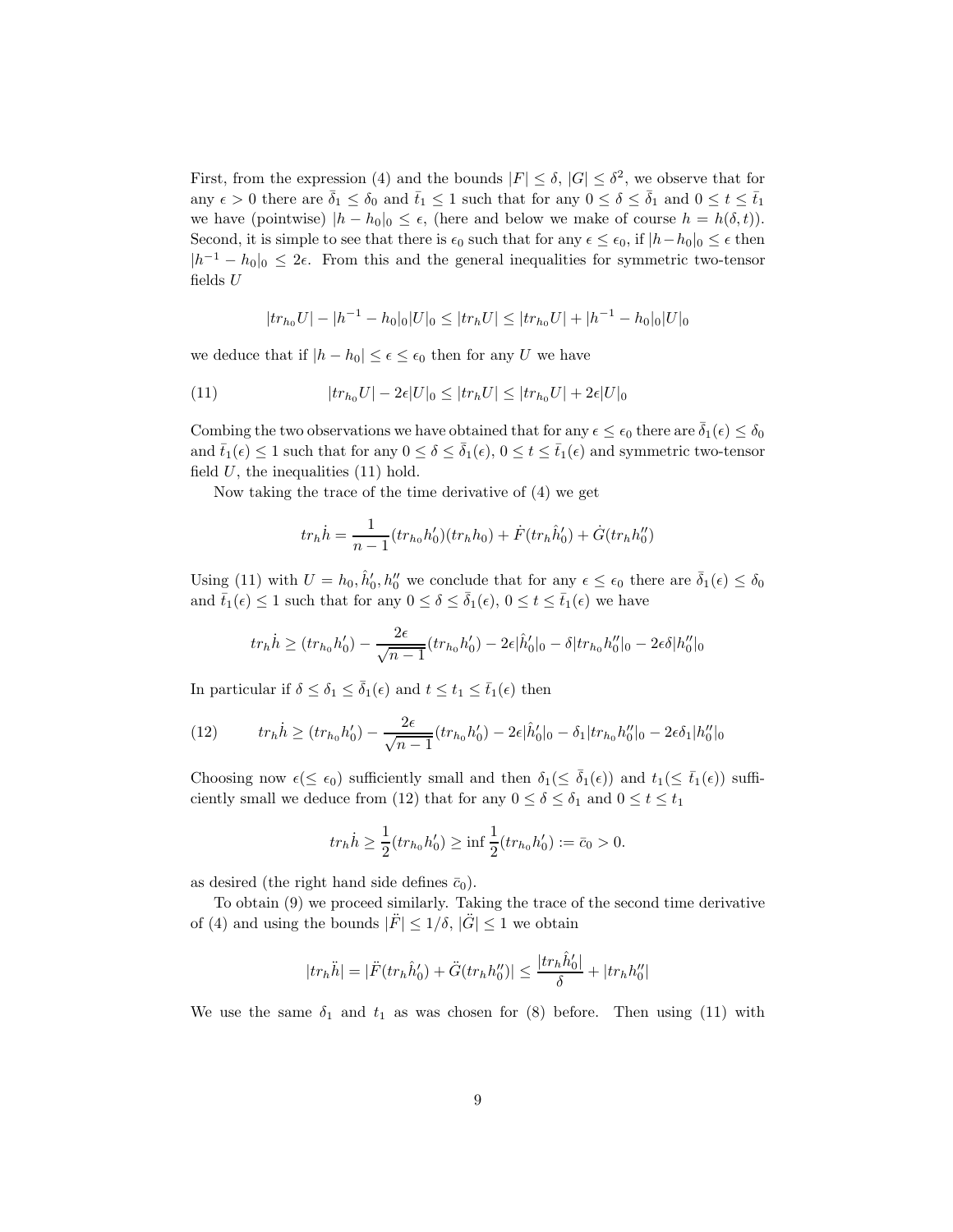$U = \hat{h}'_0, h''_0$  in the previous equation we obtain for any  $0 \le \delta \le \delta_1$  and  $0 \le t \le t_1$ 

$$
|tr_h \ddot{h}| \leq \frac{\bar{c}_3}{\delta} + \bar{c}_4
$$

where  $\bar{c}_3$ ,  $\bar{c}_4$  depend only on  $(h_0, h'_0, h''_0)$ . Along similar lines one obtains  $-(3/4)|\dot{h}|_h^2 +$  $(1/4)(tr_h\dot{h})^2$   $\leq \bar{c}_5$  depending only on the data  $(h_0, h'_0, h''_0)$ . Therefore

$$
tr_h \ddot{h} - \frac{3}{4}|\dot{h}|_h^2 + \frac{1}{4}(tr_h \dot{h})^2 \leq \frac{\bar{c}_3 + \delta(\bar{c}_4 + \bar{c}_5)}{\delta} \leq \frac{\bar{c}_3 + \bar{c}_4 + \bar{c}_5}{\delta} := \frac{\bar{c}_1}{\delta}
$$

as desired (the last equality defines  $\bar{c}_1$  and we used  $\delta \leq \delta_0 \leq 1$ ).

Finally (10) follows from the fact that the biparametric family of  $C^2$  metrics  $h(\delta, t)$ ,  $0 \le \delta \le \delta_0, 0 \le t \le 1$  (on  $\partial M$ ) given in (4), depends continuously (in  $C^2$ ) on  $(\delta, t)$  and that the set  $\{(\delta, t)/0 \le \delta \le \delta_0, 0 \le t \le 1\}$  is compact. Therefore for any  $0 \le \delta \le \delta_0$ and  $0 \leq t \leq 1$  and consequently for any  $0 \leq \delta \leq \delta_1$  and  $0 \leq t \leq t_1$  ( $\delta_1$  and  $t_1$  as chosen for (8) and (9) before) we have  $\mathcal{R} \geq -\bar{c}_5$  depending only on  $(h_0, h'_0, h''_0)$ .  $\Box$ 

The estimations (8)-(10) lead, for any  $\alpha > 0$  with  $\dot{\alpha} > 0$  to the following lower bound to the right hand side of (7)

(13) 
$$
\frac{\dot{\alpha}}{\alpha}\bar{c}_0 - \frac{\bar{c}_1}{\delta} - \bar{c}_2\alpha^2
$$

as long as  $\delta \leq \delta_1$  and  $t \leq t_1$ . Thus,  $R \geq 0$  if  $\alpha > 0$ ,  $\dot{\alpha} > 0$  and  $\dot{\alpha}/\alpha - c_1/\delta - c_2 \alpha^2 \geq 0$ where we have defined  $c_1 = \bar{c}_1/\bar{c}_0$  and  $c_2 = \bar{c}_2/\bar{c}_0$ .

• The function  $\alpha_2$  is defined by

(14) 
$$
\alpha_2(t) = \sqrt{\frac{c_1}{\delta} \frac{1}{((\frac{c_1}{\delta} + c_2)e^{-2(t-b)\frac{c_1}{\delta}} - c_2)}}
$$

It depends on a parameter b that we require to lie in  $(0, \delta/4)$  and that will be fixed later. If  $\delta_1$  and  $t_1$  are chosen sufficiently small then we claim that (14) is well defined (i.e. there are no zeros in the denominator) at least on the interval  $[b, t^+ := 4\delta]$  (note that we are defining  $t^+ := 4\delta$ . Indeed, if  $b \le t \le T^+ = 4\delta$  we have the estimate

$$
\left(\frac{c_1}{\delta} + c_2\right)e^{-2(t-b)\frac{c_1}{\delta}} - c_2 \ge \frac{c_1}{\delta}e^{-8c_1} - c_2
$$

where  $\delta \leq \delta_1$ . If  $\delta_1$  is sufficiently small then the right hand side of the previous expression is strictly positive. Now we further impose  $0 < \delta \leq \inf\{t_1, \delta_1\}/4$ . With this condition on  $\delta$  (and the definition of  $\Gamma^+$  as 4 $\delta$ ) (13) is a lower bound for the right hand side of (7) for any function  $\alpha > 0$  with  $\dot{\alpha} > 0$  defined on [b,  $\Gamma^+$ ]. But  $\alpha_2$  verifies

$$
\alpha_2(b) = 1,
$$

(16) 
$$
\dot{\alpha_2}/\alpha_2 - c_1/\delta - c_2 \alpha_2^2 = 0
$$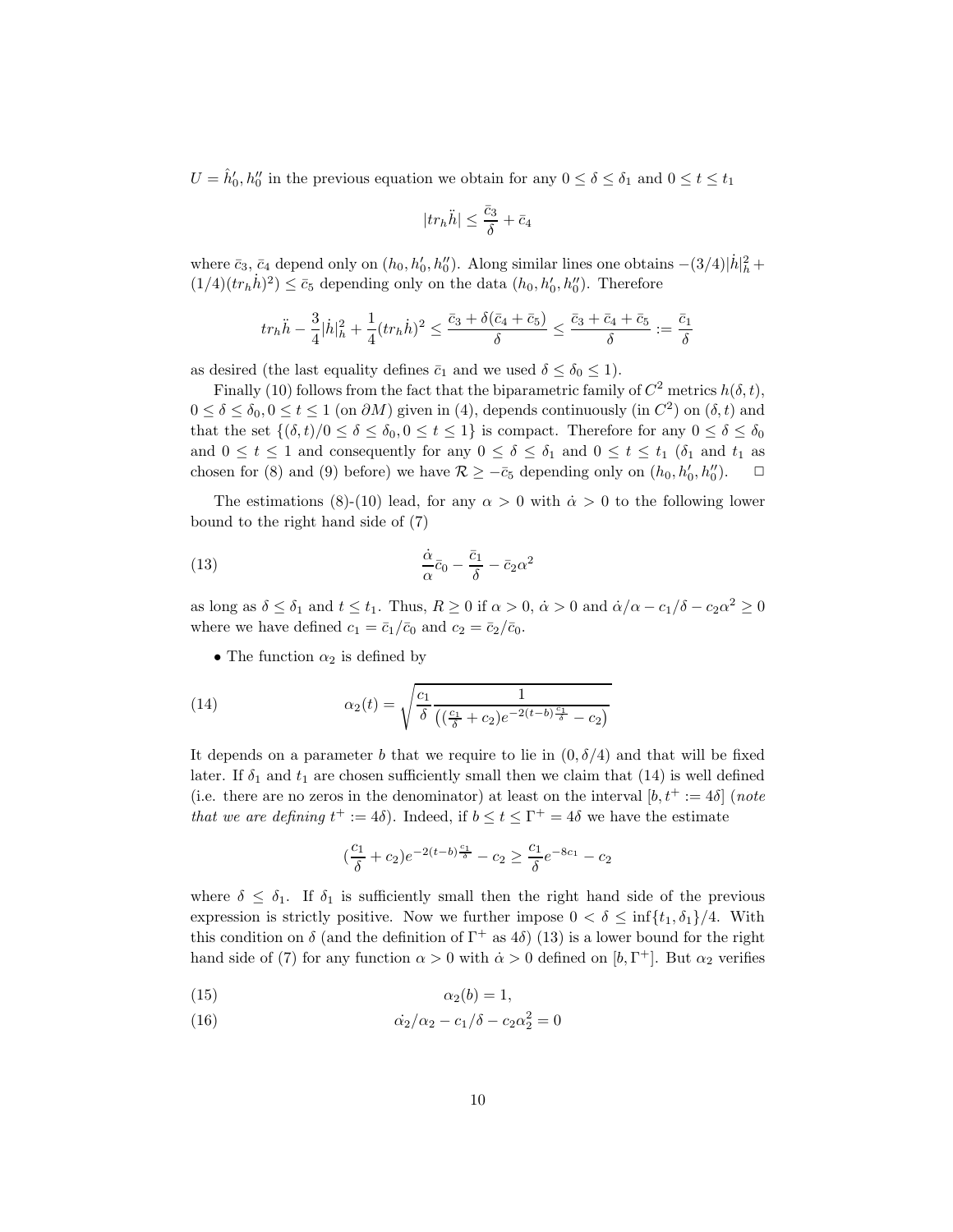from which it follows that  $\alpha_2(t) > 0$  and  $\dot{\alpha_2}(t) > 0$  on  $[b, t^+]$  and that with the choice  $\alpha = \alpha_2$  we have  $R \geq 0$  over  $[b, t^+] \times \partial M$ , no matter the value of b in  $(0, \delta/4)$ .

• The function  $\alpha_1$  is defined by

$$
\alpha_1(t) = 1 + a^2 t^2
$$

It depends on a parameter a that we require to lie in  $(4/\delta, \infty)$  and that will be fixed later. Note that  $1 \leq \alpha_1 \leq 2$  for t in [0, 1/a]. We claim that there is  $a_0 \geq 4/\delta$  such that if  $a \ge a_0$  (but no matter which value), the right hand side of (7) with  $\alpha = \alpha_1$ will be non-negative and thus  $R \geq 0$  over  $[0, 1/a] \times \partial M$ . Indeed, one has expansions

$$
tr_{h} \dot{h} = tr_{h_{0}} h'_{0} + O(t),
$$
  

$$
-tr_{h} \ddot{h} + \frac{3}{4} |\dot{h}|_{h}^{2} - \frac{1}{4} (tr_{h} \dot{h})^{2} = -tr_{h_{0}} \ddot{h_{0}} + \frac{3}{4} |\dot{h_{0}}|_{h_{0}}^{2} - \frac{1}{4} (tr_{h_{0}} \dot{h_{0}})^{2} + O(t),
$$
  

$$
\mathcal{R} = \mathcal{R}(h_{0}) + O(t)
$$

where each of the  $O(t)$  is of the form  $O(t) = tf + O(t^2)$  with f a function on  $\partial M$ depending only on  $(h_0, h'_0, h''_0)$  and  $|O(t^2)| \le ct^2$  with c a constant also dependent on  $(h_0, h'_0, h''_0)$ . Evaluating (7) at  $t = 0$  we get that the scalar curvature R at the initial time  $\{0\} \times \partial M$  (which we will denote by  $R_0$  below) is given by  $R_0 = -tr_{h_0} \ddot{h_0} +$  $\frac{3}{4}|\dot{h}_0|^2_{h_0} - \frac{1}{4}(tr_{h_0}\dot{h}_0)^2 + \mathcal{R}(h_0)$ . With this information we can write the right hand side of  $(7)$  as

(18) 
$$
\frac{\dot{\alpha}}{\alpha}(tr_{h_0}h'_0 + O(t)) + R_0 + O(t)\alpha^2 + (\alpha^2 - 1)\mathcal{R}_0 + O(t)
$$

with  $O(t)$  as explained before. Now, by the strict mean convexity hypothesis we have  $tr_{h_0}h'_0 > 0$  and also by the non-negative scalar curvature hypothesis we have  $R_0 \geq 0$ . Finally  $\dot{\alpha}_1 = 2a^2t$  and  $\alpha_1^2 - 1 = (2 + a^2t^2)a^2t^2$ . Making  $z = at$  then  $\dot{\alpha}_1 = 2z/a$  and  $\alpha_1^2 - 1 = (2 + z^2)z^2$ . It is clear then that if  $a \ge a_0$  with  $a_0$  big enough (depending on  $(h_0, h'_0, h''_0)$ , we require also  $a_0 \ge 4/\delta$ ) then the expression (18) and therefore the right hand side of (7) will be (pointwise) non-negative for t in the interval  $[0, 1/a]$  (i.e.  $z \in [0, 1]$ . This shows the claim.

We proceed now to adjust a and b to fix  $\alpha_1$  and  $\alpha_2$  and therefore fix  $\alpha$ . First we make an observation. Consider the family of functions  $\{\alpha_2\}$  parametrized by  $b \in [0, \delta/4]$ . Recall that for each b, the corresponding function  $\alpha_2$  is defined on  $[b, \Gamma^+]$ . It is simple to see from (14) and (16) that there is a uniform bound (i.e. independent of  $b \in [0, \delta/4]$  for  $|\alpha_2|$ ,  $|\dot{\alpha}_2|$ . Moreover, for all  $b \in [0, \delta/4]$  the corresponding function  $\alpha_2$  has positive derivative  $(\dot{\alpha}_2 > 0)$  on its domain  $[b, \Gamma^+]$ , in particular for  $b = 0$ . Now fix  $a \ge a_0$  in such a way that  $\dot{\alpha}_1(t = 1/a) = 2a$  is strictly greater than the uniform bound for  $|\dot{\alpha}_2|$ . With this we will fix b and  $t^I$  as follows. Note first that the graph of  $\alpha_1$  on  $[0, 1/a]$  and the graph of  $\alpha_2$  for  $b = 1/a$  on  $[b = 1/a, \Gamma^+]$  obviously do not intersect. Now, starting from  $b = 1/a$ , decrease b and consider the graphs of the functions  $\alpha_2(t)$ ,  $t \in [b, \Gamma^+]$  which shift to the left as  $b \downarrow 0$ . Then, because of how a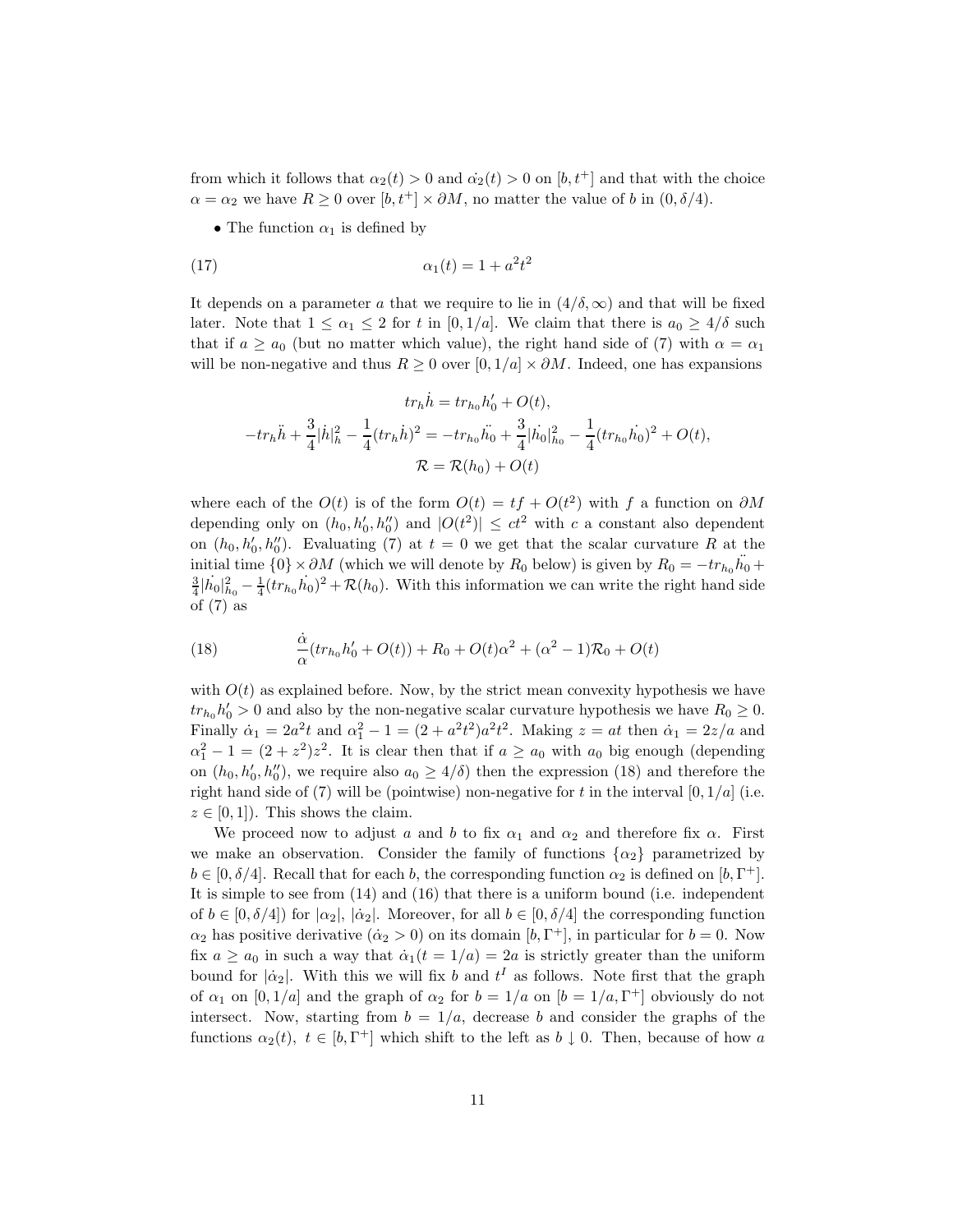was chosen, we have that for some  $0 < b < 1/a$  there is  $t^I \in (b, 1/a)$  for which

$$
\alpha_1(t^I) = \alpha_2(t^I),
$$
  
\n
$$
\dot{\alpha}_1(t^I) = \dot{\alpha}_2(t^I)
$$

A picture of this can be seen in Figure 2. This fixes b and  $t<sup>I</sup>$ . Thus we have defined  $\alpha_1, \alpha_2$  and  $t^I$  and therefore the function  $\alpha(t)$ . This finishes the construction and the proof of Lemma 1 for strictly convex boundaries.



Figure 2: Sketches of  $\alpha_1$ ,  $\alpha_2$  and the intermediate time  $t^I$ . There are three graphs of  $\alpha_2$  corresponding to three different values of the parameter b:  $b = 1/a$  (right), final b (middle),  $b = 0$  (left). As  $b \downarrow 0$  the graphs of the functions  $\alpha_2$  shift to the left, this is indicated by the arrows.

We show now how to obtain the other two boundary possibilities, namely totally geodesic and strictly concave. We discuss first the totally geodesic case. We will use part of the construction of the previous strictly convex case. In particular take the same  $\delta$  and  $\alpha$  as we did before but change in the expression (4) for  $h(t)$  the factor t (of  $tr_{h_0}h'_0$ )h<sub>0</sub>) for example by the  $C^2$  function  $H(t)$ 

$$
H(t) = \begin{cases} t & \text{for } t \in [0, 3\delta], \\ \frac{\ddot{H}_{\epsilon}}{6\epsilon}(t-\delta)^3 + (t-3\delta) + 3\delta & \text{for } t \in [3\delta, 3\delta + \epsilon], \\ \epsilon^{1/4} \dot{H}_{\epsilon} \sin \frac{(t-3\delta-\epsilon)}{\epsilon^{1/4}} + H_{\epsilon} \cos \frac{(t-3\delta-\epsilon)}{\epsilon^{1/4}} & \text{for } t \in [3\delta + \epsilon, t^+] \end{cases}
$$

where  $H_{\epsilon} = H(3\delta + \epsilon)$ ,  $\dot{H}_{\epsilon} = \dot{H}(3\delta + \epsilon)$ ,  $\ddot{H}_{\epsilon} = \ddot{H}(3\delta + \epsilon) = -\left(1/\epsilon^{1/2}\right)H_{\epsilon}$  are given by

$$
H_{\epsilon} = \frac{3\delta + \epsilon}{1 + \frac{\epsilon^{3/2}}{6}}, \quad \dot{H}_{\epsilon} = 1 - \frac{\epsilon^{1/2}}{2} \left( \frac{3\delta + \epsilon}{1 + \frac{\epsilon^{3/2}}{6}} \right), \quad \ddot{H}_{\epsilon} = -\frac{1}{\epsilon^{1/2}} \left( \frac{3\delta + \epsilon}{1 + \frac{\epsilon^{3/2}}{6}} \right)
$$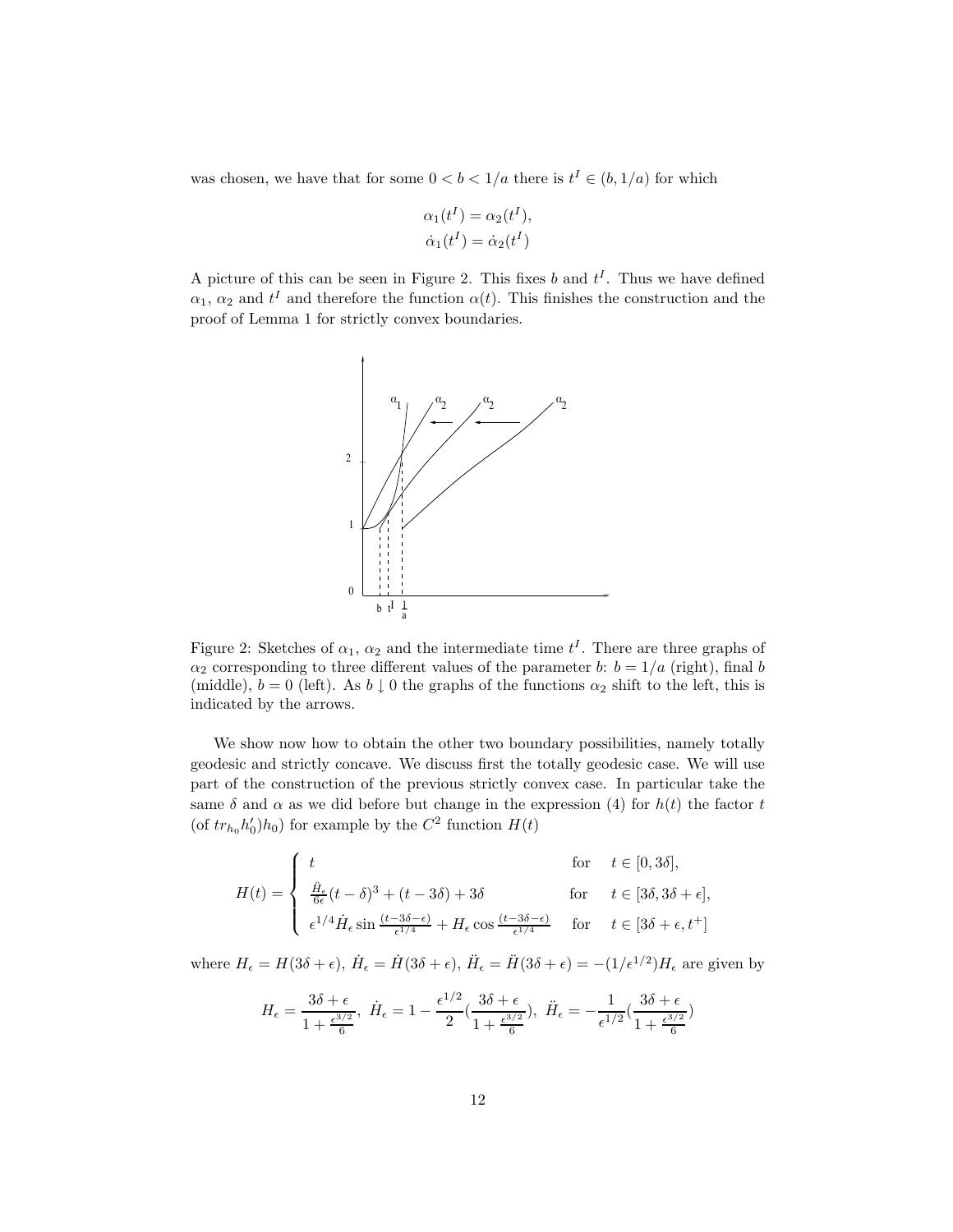where  $t^+ = 3\delta + \epsilon + \epsilon^{1/4} \arctan(\dot{H}_\epsilon \epsilon^{1/4}/H_\epsilon)$ . Note that now  $t^+$  changed and is no more equal to 4 $\delta$ . The small number  $\epsilon > 0$  will be adjusted below. That the boundary  $\{t =$  $t^{\dagger}$  is totally geodesic can be seen directly from the fact that  $\dot{h}(t^{\dagger})=(tr_{h_0}h_0')\dot{H}(t^{\dagger})h_0$ and that  $H(t^+) = 0$ . That the scalar curvature of (3) is non-negative can be seen as follows. First on  $[0, 3\delta] \times \partial M$  the metric is the same that we have constructed in the strictly convex case which had non-negative scalar curvature and indeed positive at  $\{t = 3\delta\}$ . Observe for this that the right hand side of (7) is, for  $t \in [2\delta, 4\delta]$ , greater or equal than  $\frac{\dot{\alpha}}{\alpha}\bar{c}_0 + (\frac{\dot{\alpha}}{\alpha}\bar{c}_0 - \frac{\bar{c}_1}{\delta} - \bar{c}_2\alpha^2)$  which because of (13) is greater or equal than  $\frac{\dot{\alpha}}{\alpha}\bar{c}_0 > 0$ . Thus the scalar curvature R is positive on  $[2\delta, 4\delta] \times \partial M$ . Second, on  $[3\delta, 3\delta + \epsilon] \times \partial M$ ,  $H \leq 0$  so the second term on the right hand side of (7) is positive. Therefore from (7) we have

(19) 
$$
\alpha^2 R \geq \frac{\dot{\alpha}}{\alpha} (tr_h \dot{h}) + \frac{3}{4} |\dot{h}|_h^2 - \frac{1}{4} (tr_h \dot{h})^2 + \alpha^2 \mathcal{R}
$$

Moreover, for t in  $[3\delta, 3\delta + \epsilon]$  it is

$$
1 - \frac{\epsilon^{1/2}}{2} \left( \frac{3\delta + \epsilon}{1 + \frac{\epsilon^{3/2}}{6}} \right) \le \dot{H}(t) \le 1
$$

and consequently the range of  $H(t)$  (as t varies over [3 $\delta$ ,  $3\delta + \epsilon$ ]) converges uniformly to one as  $\epsilon$  tends to zero. Thus as  $\epsilon$  approaches zero the right hand side of (19) converges (pointwise) to the scalar curvature R at  $\{t = 3\delta\} \subset [0, 3\delta] \times \partial M$ , which as we pointed out before, is positive. It follows that for  $\epsilon$  small enough the scalar curvature R over  $[3\delta, 3\delta + \epsilon] \times \partial M$  is positive. Third, on  $[3\delta + \epsilon, t^+] \times \partial M$  we have  $\ddot{H} = -(1/\epsilon^{1/2})H$ and moreover, in this range of  $t$ 

$$
H_{\epsilon} \le H(t) \le \epsilon^{1/4} \dot{H}_{\epsilon} + H_{\epsilon}, \ 0 \le \dot{H}(t) \le 1 - \frac{\epsilon^{1/2}}{2} \left( \frac{3\delta + \epsilon}{1 + \frac{\epsilon^{3/2}}{6}} \right)
$$

Therefore, if  $\epsilon$  is small enough and recalling that  $\ddot{h} = (tr_{h_0} \dot{h}_0) \ddot{H} h_0$ , the second term on the right hand side of (7), which is positive, dominates all the other terms thus giving non-negative scalar curvature (positive actually).

The extension with strictly concave boundary is obtained simply by considering the same  $h(t)$  and  $\alpha(t)$  as we constructed above for the totally geodesic case but on the slightly bigger interval  $[0, t^+ + \bar{\epsilon}]$  with  $\bar{\epsilon}$  is a sufficiently small number.  $\Box$ 

## References

- [1] Arthur L. Besse. Einstein manifolds. Classics in Mathematics. Springer-Verlag, Berlin, 2008. Reprint of the 1987 edition.
- [2] Simon Brendle and Fernando C. Marques. Scalar curvature rigidity of geodesic balls in  $S<sup>n</sup>$ . J. Differential Geom., 88(3):379–394, 2011.